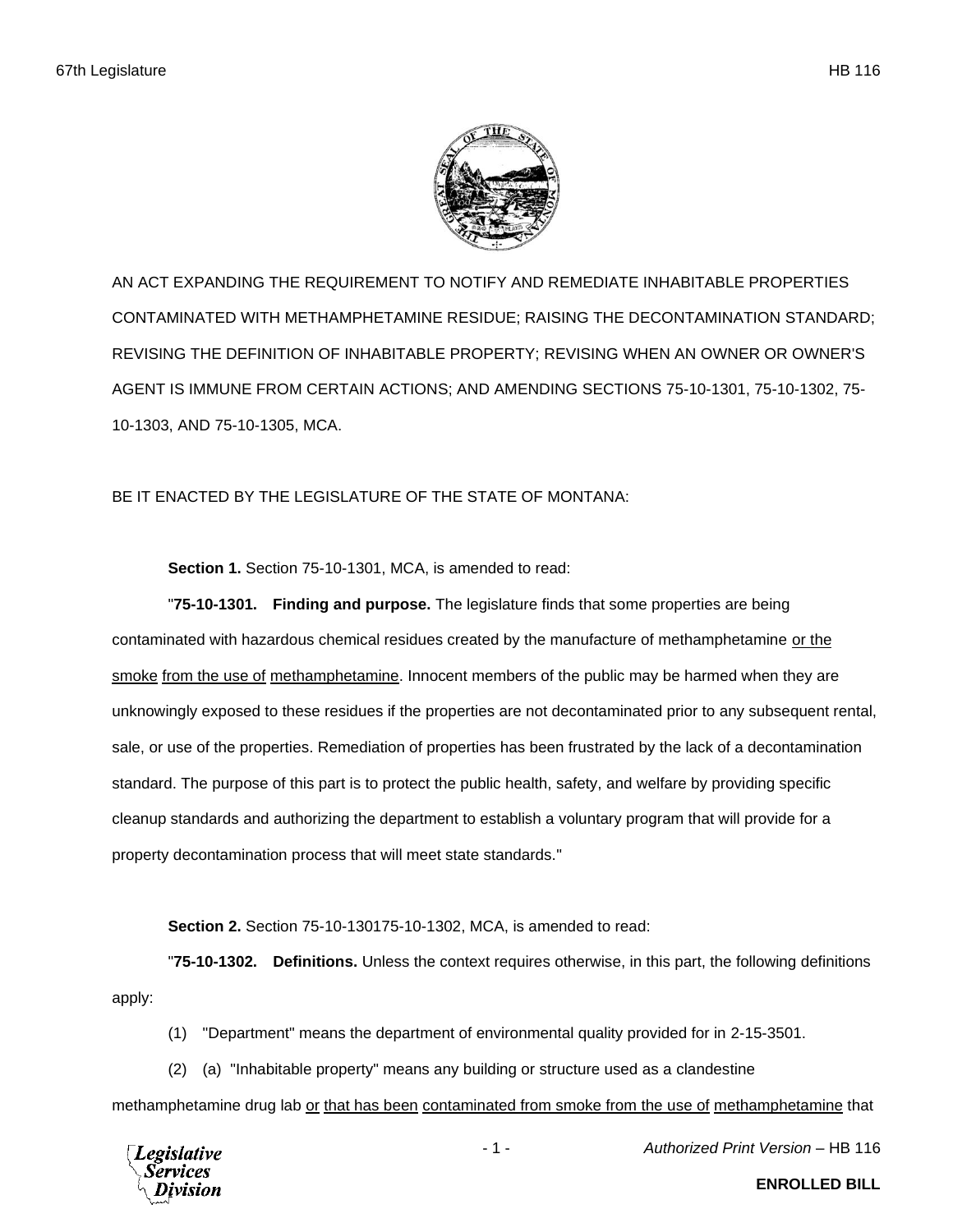is intended to be primarily occupied by people, either as a dwelling or a business, including a storage facility, mobile home, or recreational vehicle, that may be sold, leased, or rented for any length of time.

(b) The term does not mean any water system, sewer system, land, or water outside of a building or structure described in subsection (2)(a).

(3) "Surface material" means any porous or nonporous substance common to the interior of a building or structure, including but not limited to ceilings and walls, window coverings, floors and floor coverings, counters, furniture, heating and cooling duct work, and any other surfaces to which inhabitants of the building or structure may be exposed."

**Section 3.** Section 75-10-1303, MCA, is amended to read:

"**75-10-1303. Decontamination standards -- rulemaking authority -- samples.** (1) The decontamination standard for methamphetamine inside inhabitable property is less than or equal to 0.1–1.5 micrograms of methamphetamine per 100 square centimeters of surface material unless a different standard is adopted by the department by rule to protect human health. The department may adopt standards by rule for precursors to methamphetamine that are consistent with the standard for methamphetamine.

(2) (a) The department may by rule establish the number and locations of surface material samples to be collected based on the circumstances of the contamination and acceptable testing methods.

(b) In the absence of a rule described in subsection (2)(a), at least three samples must be collected from the surface material most likely to be contaminated at each property."

**Section 4.** Section 75-10-1305, MCA, is amended to read:

"**75-10-1305. Occupant notice by owner of inhabitable property -- immunity.** (1) An owner of inhabitable property that is known by the owner to have been used as a clandestine methamphetamine drug lab or that has been contaminated from smoke from the use of methamphetamine shall notify in writing any subsequent occupant or purchaser of the inhabitable property of that fact if the inhabitable property has not been remediated to the standards established in 75-10-1303 by a contractor who is certified in accordance with 75-10-1304.

(2) An owner or an owner's agent referred to in subsection (1) may provide notice to a subsequent



- 2 - *Authorized Print Version* – HB 116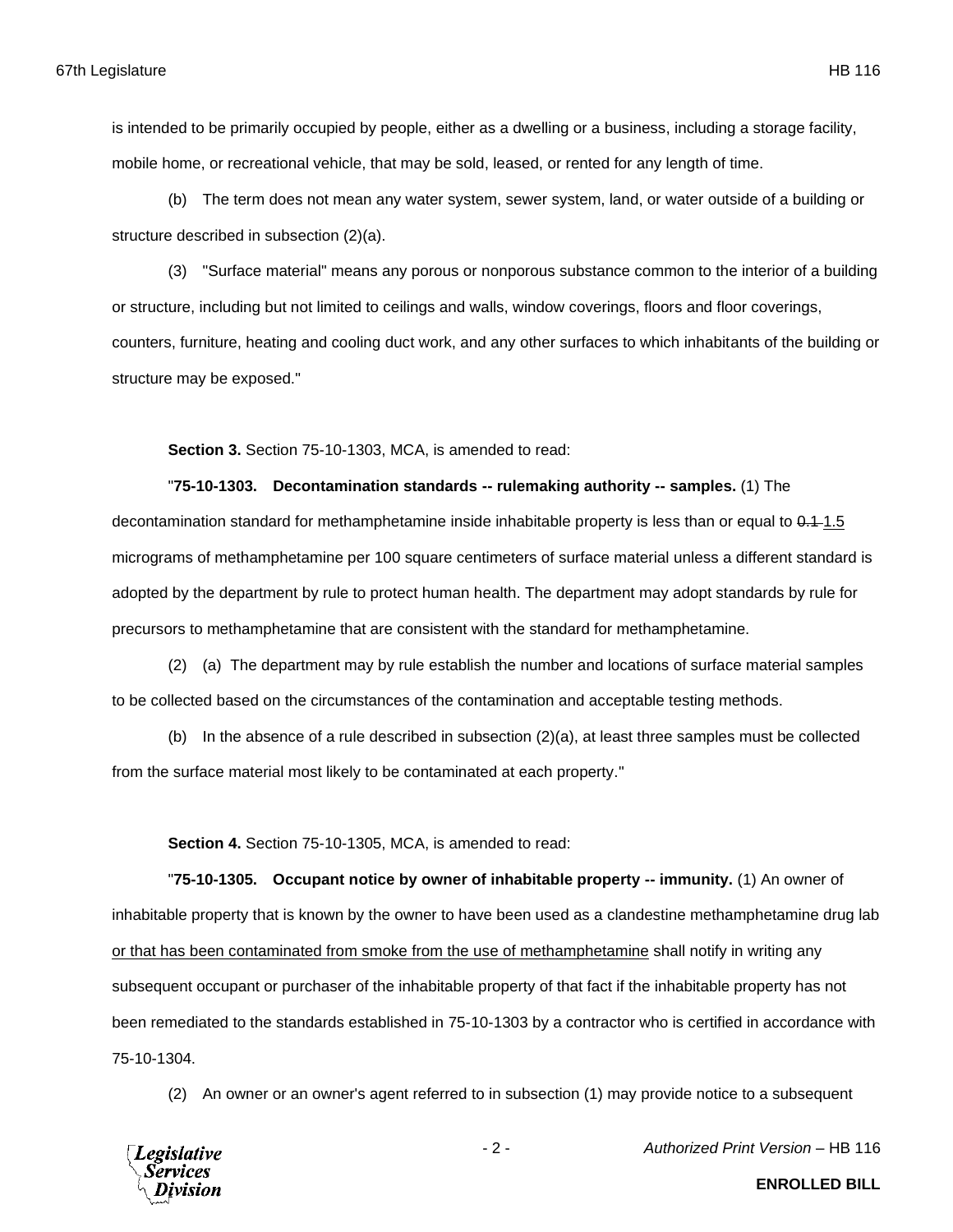occupant or purchaser that the owner or the owner's agent has submitted:

(a) documentation to the department by a contractor who is certified pursuant to 75-10-1304 that the inhabitable property has been remediated to the standards established in 75-10-1303; or

(b) documentation by a certified contractor that the property meets the decontamination standards without decontamination.

(3) Notice as required or authorized in this section must occur before agreement to a lease or sale of the inhabitable property.

(4) If the department has confirmed that the decontamination standard provided for in 75-10-1303 has been met and if notice has been given as provided in subsections (2) and (3), the owner and the owner's agent are not liable in any action brought by a person who has been given notice that is based on the presence of methamphetamine in an inhabitable property.

(5) The immunity provided for in subsection (4) does not apply to an owner or an owner's agent who caused the methamphetamine contamination."

- END -

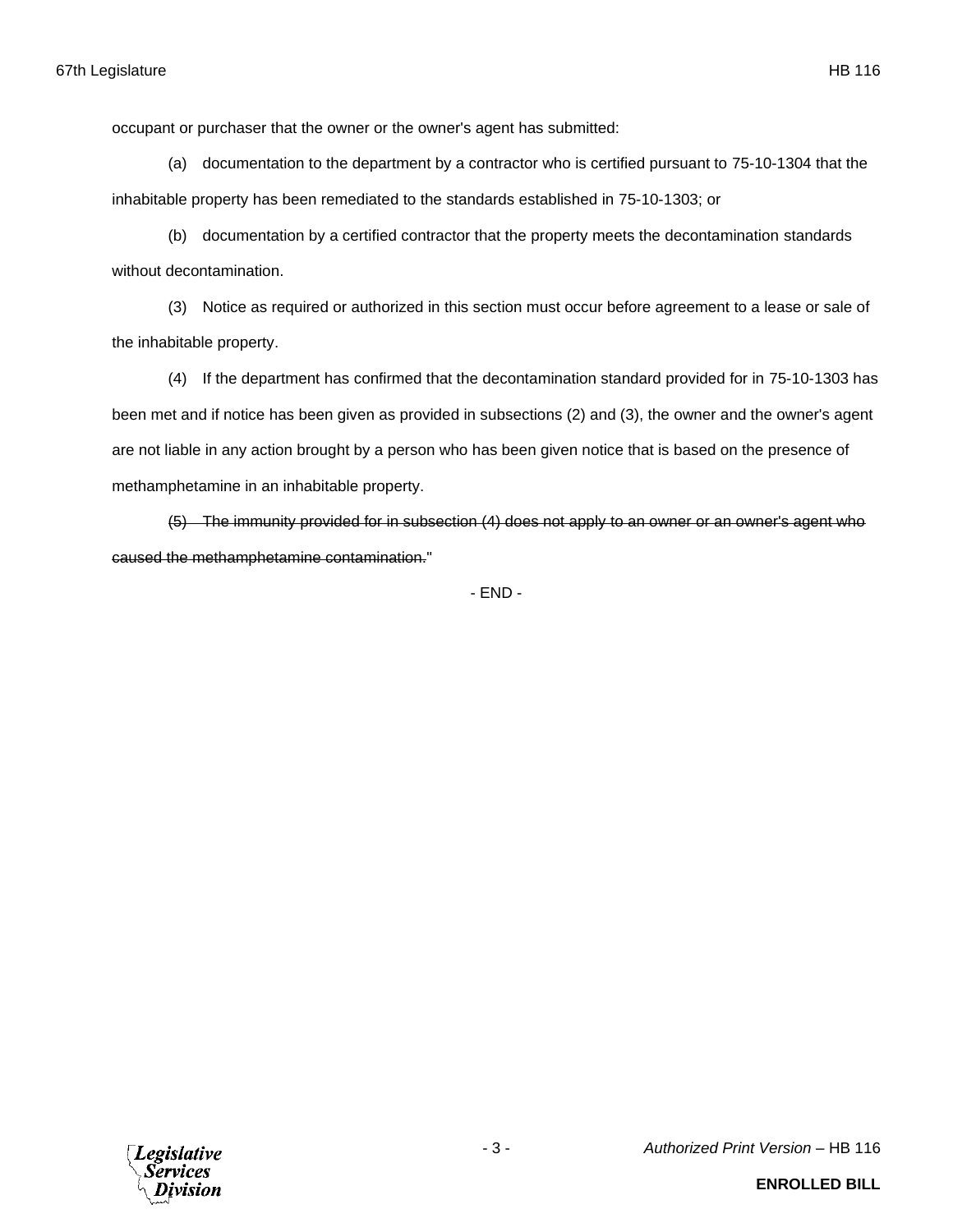I hereby certify that the within bill,

HB 116, originated in the House.

Chief Clerk of the House

Speaker of the House

| Signed this | aav  |
|-------------|------|
| $\Omega$    | ンロウィ |

\_\_\_\_\_\_\_\_\_\_\_\_\_\_\_\_\_\_\_\_\_\_\_\_\_\_\_\_\_\_\_\_\_\_\_\_\_\_\_\_\_\_\_

\_\_\_\_\_\_\_\_\_\_\_\_\_\_\_\_\_\_\_\_\_\_\_\_\_\_\_\_\_\_\_\_\_\_\_\_\_\_\_\_\_\_\_

President of the Senate

| Sianed this |  |
|-------------|--|
| $\Omega$    |  |

\_\_\_\_\_\_\_\_\_\_\_\_\_\_\_\_\_\_\_\_\_\_\_\_\_\_\_\_\_\_\_\_\_\_\_\_\_\_\_\_\_\_\_